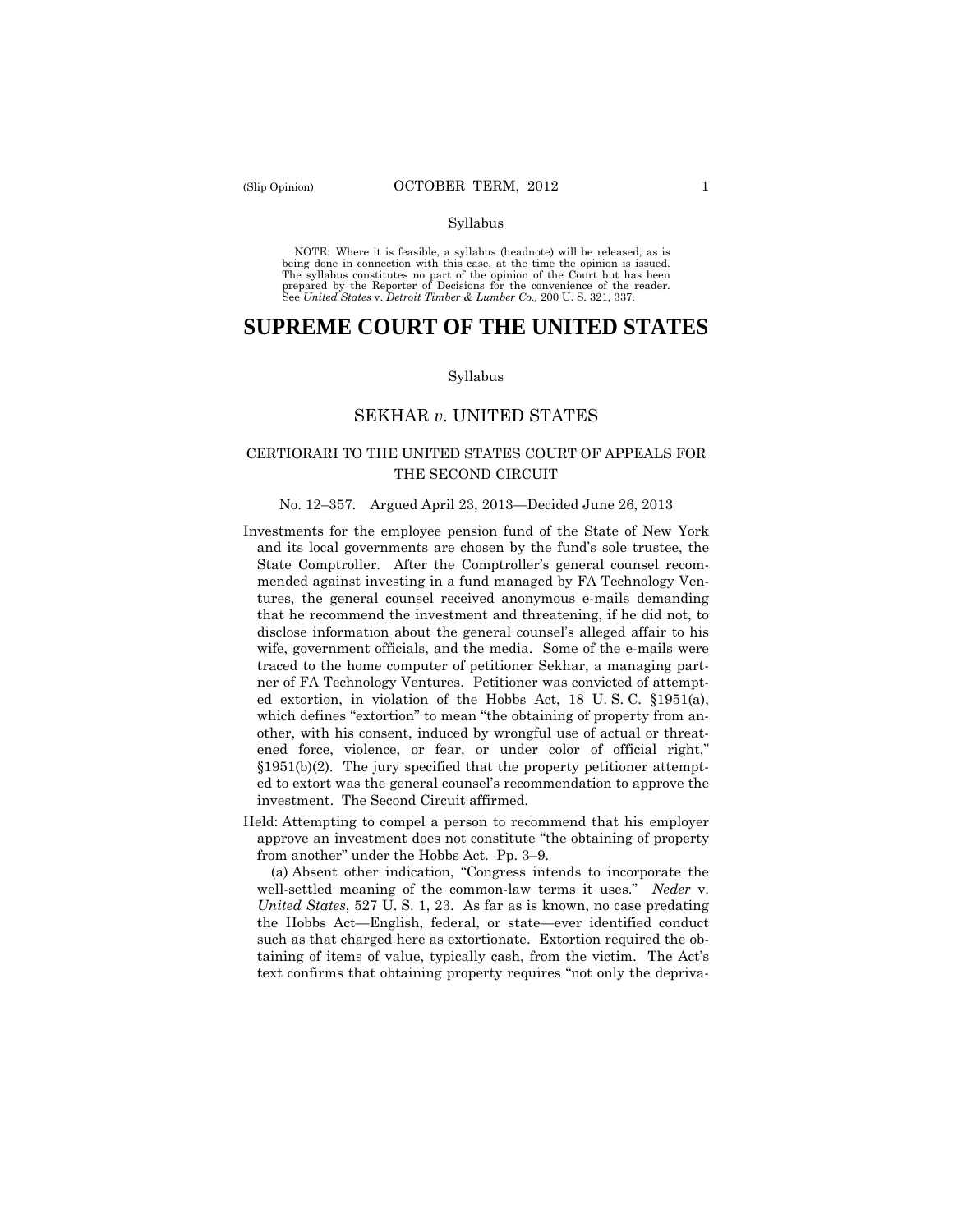#### Syllabus

 erty here. The genesis of the Hobbs Act reinforces that conclusion. curred here was coercion. Finally, this Court's own precedent detion but also the acquisition of property." *Scheidler* v. *National Organization for Women, Inc.*, 537 U. S. 393, 404. The property extorted must therefore be transferable—that is, capable of passing from one person to another, a defining feature lacking in the alleged prop-Congress borrowed nearly verbatim the definition of extortion from a 1909 New York statute but did not copy the coercion provision of that statute. And in 1946, the time of the borrowing, New York courts had consistently held that the sort of *interference* with rights that ocmands reversal of petitioner's convictions. See *id.,* at 404–405. Pp. 3–8.

(b) The Government's defense of the theory of conviction is unpersuasive. No fluent speaker of English would say that "petitioner *obtained and exercised* the general counsel's right to make a recommendation," any more than he would say that a person "*obtained and exercised* another's right to free speech." He would say that "petitioner *forced* the general counsel to make a particular recommendation," just as he would say that a person "*forced* another to make a statement." Adopting the Government's theory here would not only make nonsense of words; it would collapse the longstanding distinction between extortion and coercion and ignore Congress's choice to penalize one but not the other. See *Scheidler*, *supra,* at 409. Pp. 8–9.

683 F. 3d 436, reversed.

 C. J., and THOMAS, GINSBURG, BREYER, and KAGAN, JJ., joined. ALITO, SCALIA, J., delivered the opinion of the Court, in which ROBERTS, J., filed an opinion concurring in the judgment, in which KENNEDY and SOTOMAYOR, JJ., joined.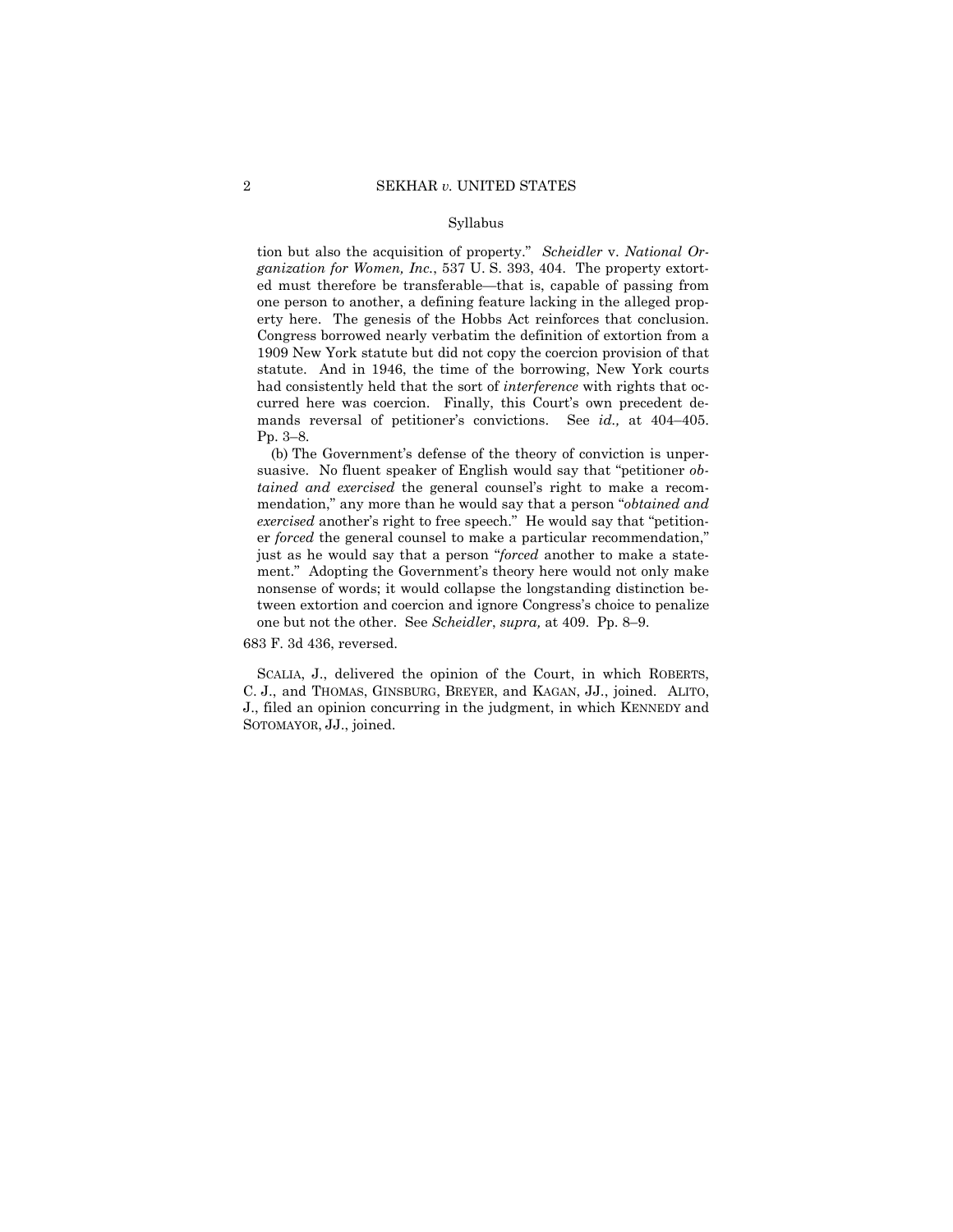preliminary print of the United States Reports. Readers are requested to notify the Reporter of Decisions, Supreme Court of the United States, Wash- ington, D. C. 20543, of any typographical or other formal errors, in order that corrections may be made before the preliminary print goes to press. NOTICE: This opinion is subject to formal revision before publication in the

### $\frac{1}{2}$  ,  $\frac{1}{2}$  ,  $\frac{1}{2}$  ,  $\frac{1}{2}$  ,  $\frac{1}{2}$  ,  $\frac{1}{2}$  ,  $\frac{1}{2}$ **SUPREME COURT OF THE UNITED STATES**

#### $\frac{1}{2}$  ,  $\frac{1}{2}$  ,  $\frac{1}{2}$  ,  $\frac{1}{2}$  ,  $\frac{1}{2}$  ,  $\frac{1}{2}$ No. 12–357

# GIRIDHAR C. SEKHAR, PETITIONER *v.* UNITED STATES

## ON WRIT OF CERTIORARI TO THE UNITED STATES COURT OF APPEALS FOR THE SECOND CIRCUIT

#### [June 26, 2013]

### JUSTICE SCALIA delivered the opinion of the Court.

We consider whether attempting to compel a person to recommend that his employer approve an investment constitutes "the obtaining of property from another" under 18 U. S. C. §1951(b)(2).

# I

New York's Common Retirement Fund is an employee pension fund for the State of New York and its local governments. As sole trustee of the Fund, the State Comptroller chooses Fund investments. When the Comptroller decides to approve an investment he issues a "Commitment." A Commitment, however, does not actually bind the Fund. For that to happen, the Fund and the recipient of the investment must enter into a limited partnership agreement. 683 F. 3d 436, 438 (CA2 2012).

Petitioner Giridhar Sekhar was a managing partner of FA Technology Ventures. In October 2009, the Comptroller's office was considering whether to invest in a fund managed by that firm. The office's general counsel made a written recommendation to the Comptroller not to invest in the fund, after learning that the Office of the New York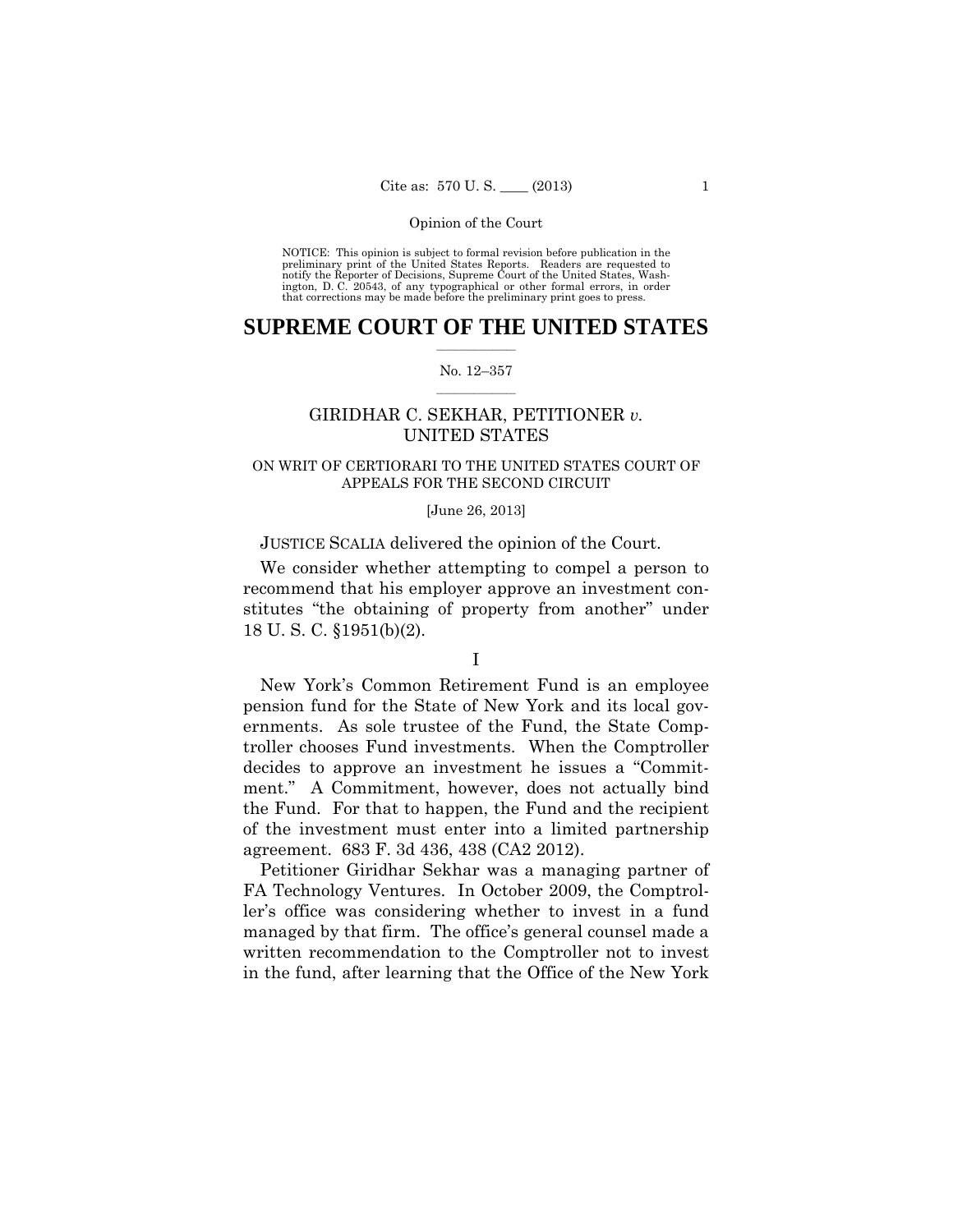Attorney General was investigating another fund managed by the firm. The Comptroller decided not to issue a Commitment and notified a partner of FA Technology Ventures. That partner had previously heard rumors that the general counsel was having an extramarital affair.

The general counsel then received a series of anonymous e-mails demanding that he recommend moving forward with the investment and threatening, if he did not, to disclose information about his alleged affair to his wife, government officials, and the media. App. 59–61. The general counsel contacted law enforcement, which traced some of the e-mails to petitioner's home computer and other e-mails to offices of FA Technology Ventures.

Petitioner was indicted for, and a jury convicted him of, attempted extortion, in violation of the Hobbs Act, 18 U. S. C. §1951(a). That Act subjects a person to criminal liability if he "in any way or degree obstructs, delays, or affects commerce or the movement of any article or commodity in commerce, by robbery or extortion or attempts or conspires so to do." §1951(a). The Act defines "extortion" to mean "the obtaining of property from another, with his consent, induced by wrongful use of actual or threatened force, violence, or fear, or under color of official right."  $$1951(b)(2).1$  On the verdict form, the jury was asked to specify the property that petitioner attempted to extort: (1) "the Commitment"; (2) "the Comptroller's approval of the Commitment"; or (3) "the General Counsel's

 mission of extortionate threats, in violation of 18 U. S. C. §875(d). 1Petitioner was also convicted of several counts of interstate trans-Under §875(d), a person is criminally liable if he, "with intent to extort from any person, firm, association, or corporation, any money or other thing of value, transmits in interstate or foreign commerce any communication containing any threat to injure the property or reputation of the addressee." In this case, both parties concede that the definition of "extortion" under the Hobbs Act also applies to the §875(d) counts. We express no opinion on the validity of that concession.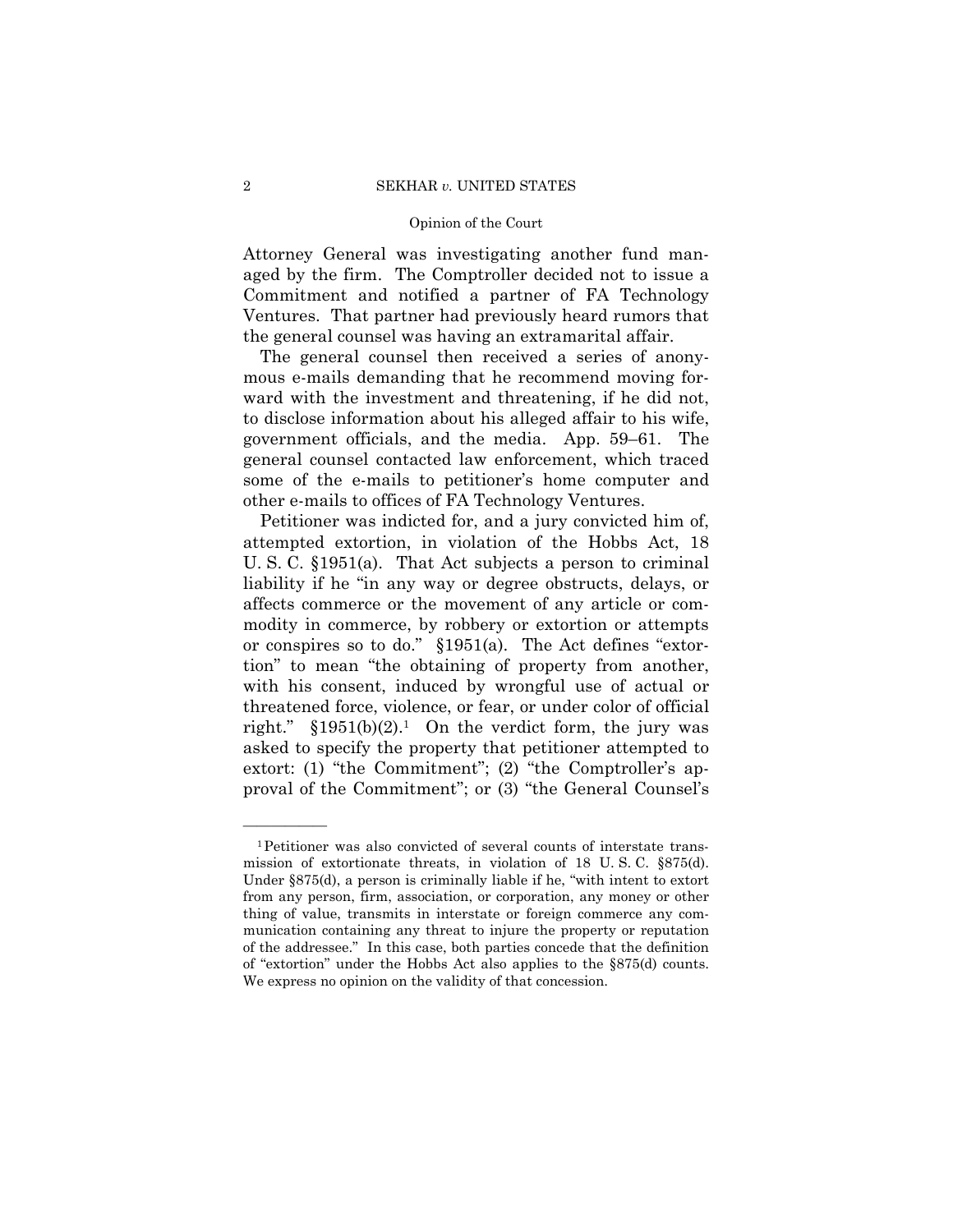recommendation to approve the Commitment." App. 141– 142. The jury chose only the third option.

The Court of Appeals for the Second Circuit affirmed the conviction. The court held that the general counsel "had a property right in rendering sound legal advice to the Comptroller and, specifically, to recommend—free from threats—whether the Comptroller should issue a Commitment for [the funds]." 683 F. 3d, at 441. The court concluded that petitioner not only attempted to deprive the general counsel of his "property right," but that petitioner also "attempted to exercise that right by forcing the General Counsel to make a recommendation determined by [petitioner]." *Id.,* at 442.

We granted certiorari.  $568$  U.S.  $\_\_$  (2013).

II

A

Whether viewed from the standpoint of the common law, the text and genesis of the statute at issue here, or the jurisprudence of this Court's prior cases, what was charged in this case was not extortion.

It is a settled principle of interpretation that, absent other indication, "Congress intends to incorporate the well-settled meaning of the common-law terms it uses." *Neder* v. *United States*, 527 U. S. 1, 23 (1999).

"[W]here Congress borrows terms of art in which are accumulated the legal tradition and meaning of centuries of practice, it presumably knows and adopts the cluster of ideas that were attached to each borrowed word in the body of learning from which it was taken and the meaning its use will convey to the judicial mind unless otherwise instructed." *Morissette* v. *United States,* 342 U. S. 246, 263 (1952).

Or as Justice Frankfurter colorfully put it, "if a word is obviously transplanted from another legal source, whether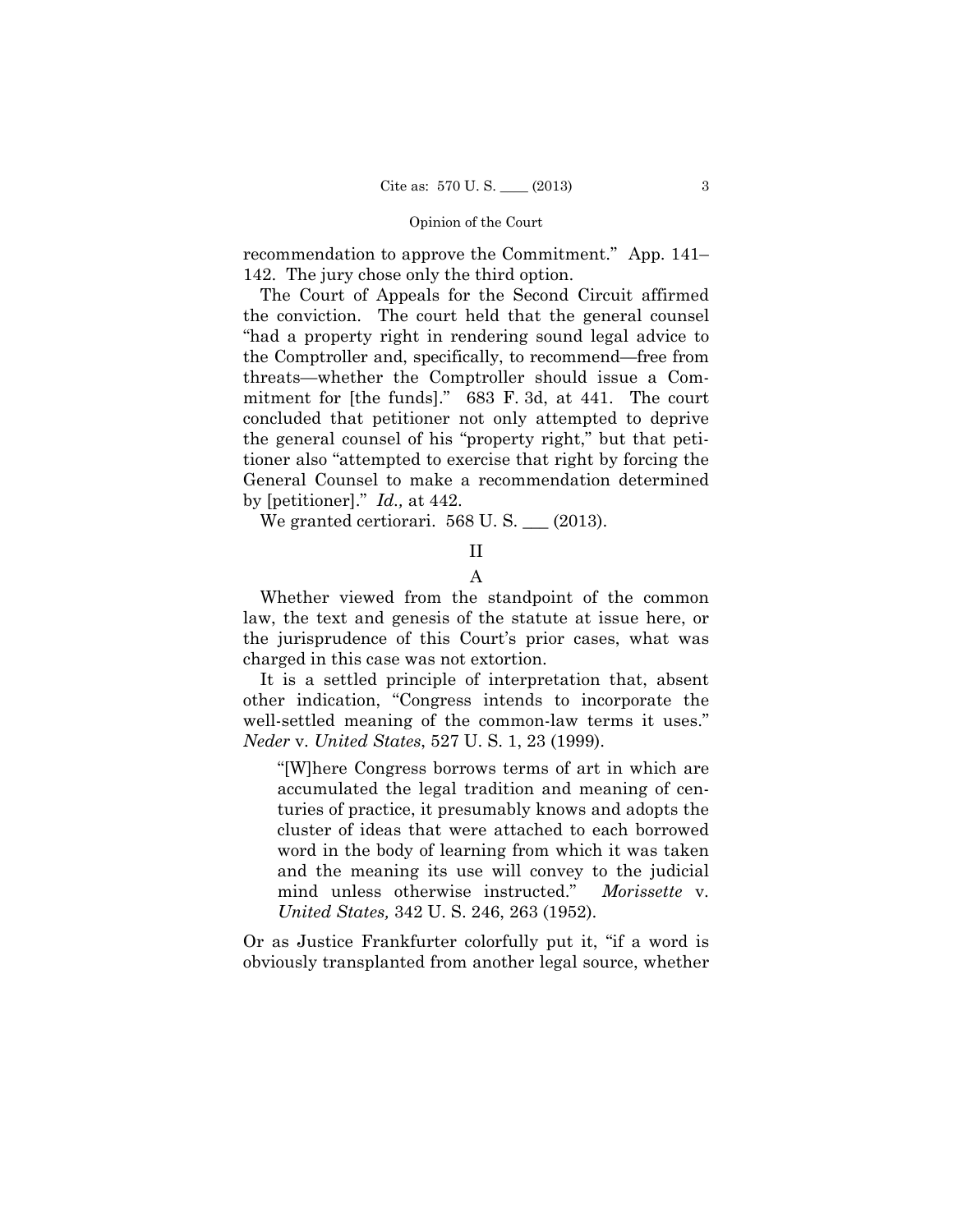the common law or other legislation, it brings the old soil with it." Some Reflections on the Reading of Statutes, 47 Colum. L. Rev. 527, 537 (1947).

The Hobbs Act punishes "extortion," one of the oldest crimes in our legal tradition, see E. Coke, The Third Part of the Institutes of the Laws of England 148–150 (1648) (reprint 2008). The crime originally applied only to extortionate action by public officials, but was later extended by statute to private extortion. See 4 C. Torcia, Wharton's Criminal Law §§695, 699 (14th ed. 1981). As far as is known, no case predating the Hobbs Act—English, federal, or state—ever identified conduct such as that charged here as extortionate. Extortion required the obtaining of items of value, typically cash, from the victim. See, *e.g., People* v. *Whaley*, 6 Cow. 661 (N. Y. Sup. Ct. 1827) (justice of the peace properly indicted for extorting money); *Commonwealth* v. *Bagley*, 24 Mass. 279 (1828) (officer properly convicted for demanding a fee for letting a man out of prison); *Commonwealth* v. *Mitchell*, 66 Ky. 25 (1867) (jailer properly indicted for extorting money from prisoner); *Queen* v. *Woodward*, 11 Mod. 137, 88 Eng. Rep. 949 (K. B. 1707) (upholding indictment for extorting "money and a note"). It did not cover mere coercion to act, or to refrain from acting. See, *e.g., King* v. *Burdett*, 1 Ld. Raym. 149, 91 Eng. Rep. 996 (K. B. 1696) (dictum) (extortion consisted of the "taking of money for the use of the stalls," not the deprivation of "free liberty to sell [one's] wares in the market according to law").

The text of the statute at issue confirms that the alleged property here cannot be extorted. Enacted in 1946, the Hobbs Act defines its crime of "extortion" as "the *obtaining of property from another*, with his consent, induced by wrongful use of actual or threatened force, violence, or fear, or under color of official right." 18 U. S. C. §1951(b)(2) (emphasis added). Obtaining property requires "not only the deprivation but also the acquisition of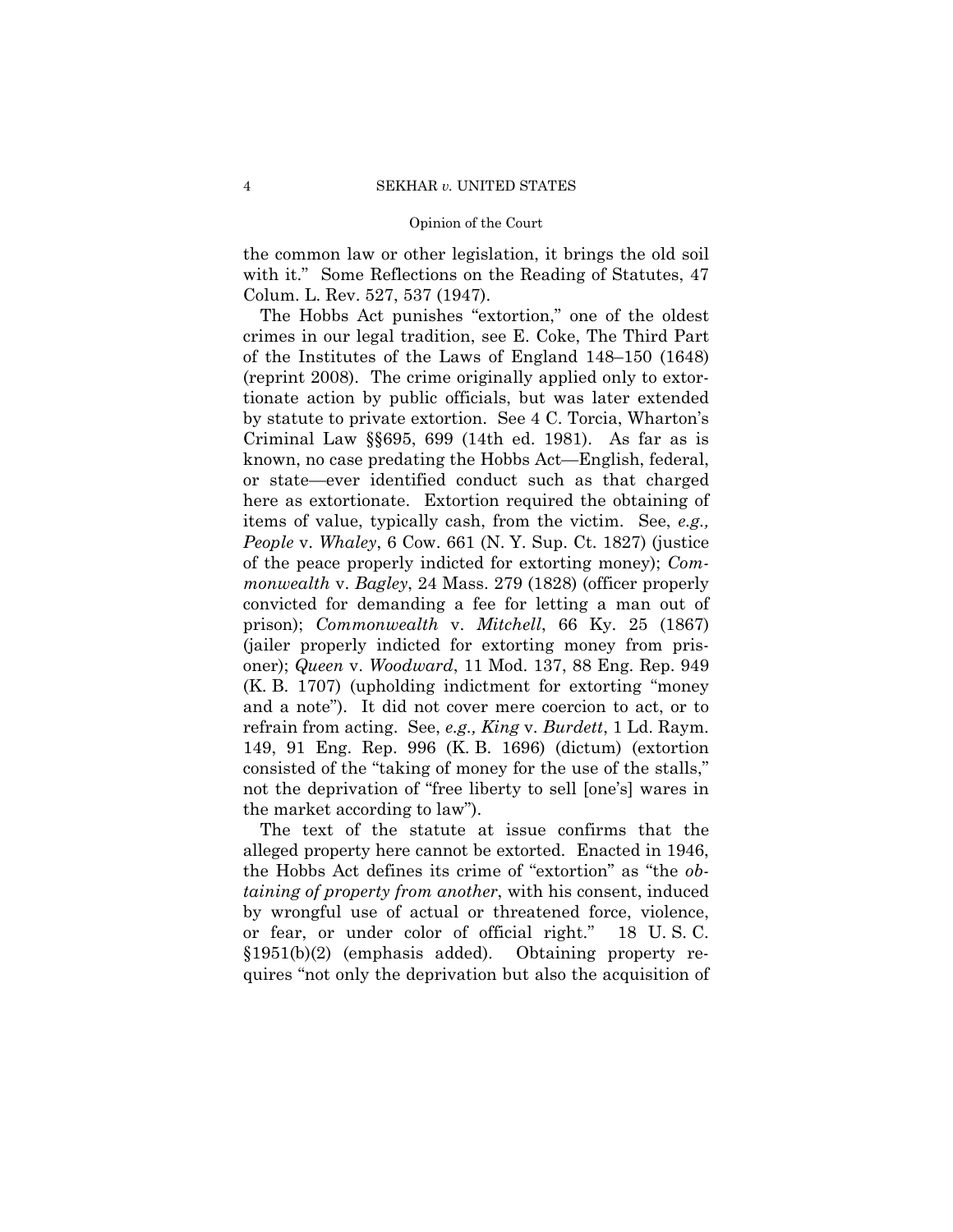property." *Scheidler* v. *National Organization for Women, Inc.*, 537 U. S. 393, 404 (2003) (citing *United States* v. *Enmons*, 410 U. S. 396, 400 (1973)). That is, it requires that the victim "part with" his property, R. Perkins & R. Boyce, Criminal Law 451 (3d ed. 1982), and that the extortionist "gain possession" of it, *Scheidler*, *supra,* at 403, n. 8; see also Webster's New International Dictionary 1682 (2d ed. 1949) (defining "obtain"); Murray, Note, Protesters, Extortion, and Coercion: Preventing RICO from Chilling First Amendment Freedoms, 75 Notre Dame L. Rev. 691, 706 (1999) (Murray). The property extorted must therefore be *transferable*—that is, capable of passing from one person to another. The alleged property here lacks that defining feature.2

The genesis of the Hobbs Act reinforces that conclusion. The Act was modeled after §850 of the New York Penal Law (1909), which was derived from the famous Field Code, a 19th-century model penal code, see 4 Commissioners of the Code, Penal Code of the State of New York §613, p. 220 (1865) (reprint 1998). Congress borrowed, nearly verbatim, the New York statute's definition of extortion. See *Scheidler*, 537 U. S., at 403. The New York statute contained, in addition to the felony crime of extortion, a new (that is to say, nonexistent at common law) misdemeanor crime of coercion. Whereas the former required, as we have said, "'the criminal acquisition of . . . property,'" *ibid.*, the latter required merely the use of threats "to

<sup>2</sup> It may well be proper under the Hobbs Act for the Government to charge a person who obtains money by threatening a third party, who obtains funds belonging to a corporate or governmental entity by threatening the entity's agent, see 2 J. Bishop, Criminal Law §408, p. 334, and n. 3 (9th ed. 1923) (citing *State* v. *Moore*, 1 Ind. 548 (1849)), or who obtains "goodwill and customer revenues" by threatening a market competitor, see, *e.g.*, *United States* v. *Zemek*, 634 F. 2d 1159, 1173 (CA9 1980). Each of these might be considered "obtaining property from another." We need not consider those situations, however, because the Government did not charge any of them here.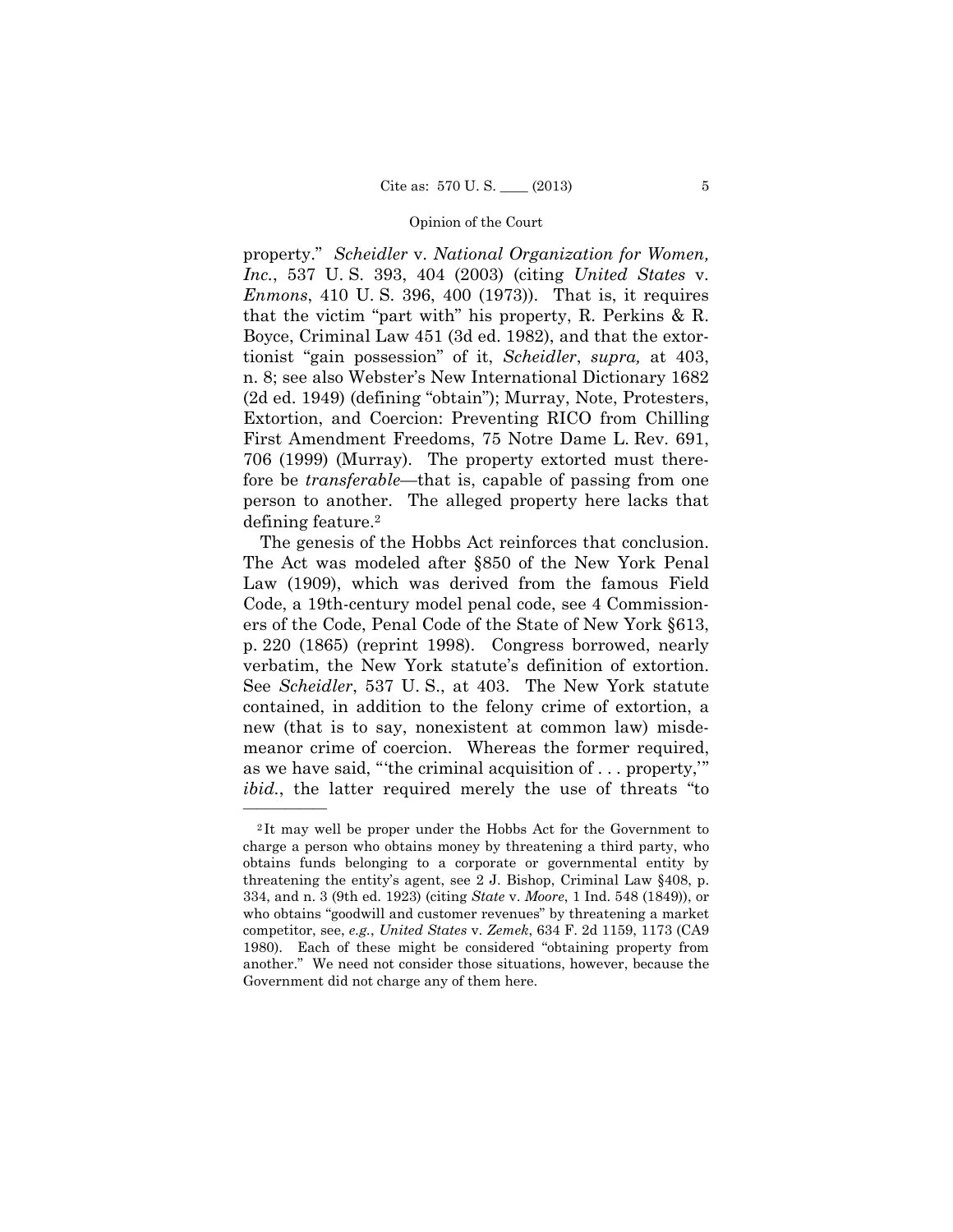compel another person to do or to abstain from doing an act which such other such person has a legal right to do or to abstain from doing." N. Y. Penal Law §530 (1909), earlier codified in N. Y. Penal Code §653 (1881). Congress did not copy the coercion provision. The omission must have been deliberate, since it was perfectly clear that extortion did not include coercion. At the time of the borrowing (1946), New York courts had consistently held that the sort of *interference* with rights that occurred here was coercion. See, *e.g., People* v. *Ginsberg*, 262 N. Y. 556, 188 N. E. 62 (1933) (*per curiam*) (compelling store owner to become a member of a trade association and to remove advertisements); *People* v. *Scotti*, 266 N. Y. 480, 195 N. E. 162 (App. Div. 1934) (compelling victim to enter into agreement with union); *People* v. *Kaplan*, 240 App. Div. 72, 74–75, 269 N. Y. S. 161, 163–164, aff 'd, 264 N. Y. 675, 191 N. E. 621 (1934) (compelling union members to drop lawsuits against union leadership).<sup>3</sup>

<sup>&</sup>lt;sup>3</sup>Also revealing, the New York code prohibited conspiracy "[t]o prevent another from *exercising a lawful trade or calling*, or doing any other lawful act, by force, threats, intimidation." N. Y. Penal Law §580(5) (1909) (emphasis added). That separate codification, which Congress did not adopt, is further evidence that the New York crime of extortion (and hence the federal crime) did not reach interference with a person's right to ply a lawful trade, similar to the right claimed here.

 tutes *obtainable property.* Seeking to extract something from the void, the Government relies on cases that interpret a provision of the New York code defining the kinds of threats that qualify as threats to do "unlawful injury to the person or property," which is what the extortion statute requires. See N. Y. Penal Code §553 (1881); N. Y. Penal Law §851 (1909). Those cases held that they include threats to injure a business by preventing the return of workers from a strike, *People* v. *Barondess*, 133 N. Y. 649, 31 N. E. 240, 241–242 (1892) (*per curiam*), and threats to terminate a person's employment, *People ex rel. Short* v. *Warden*, 145 App. Div. 861, 130 N. Y. S. 698, 700–701 (1911), aff'd, 206 N. Y. 632, 99 N. E. 1116 (1912) (*per curiam*). Those cases are entirely inapposite here, where the issue is not what constitutes a qualifying *threat* but what consti-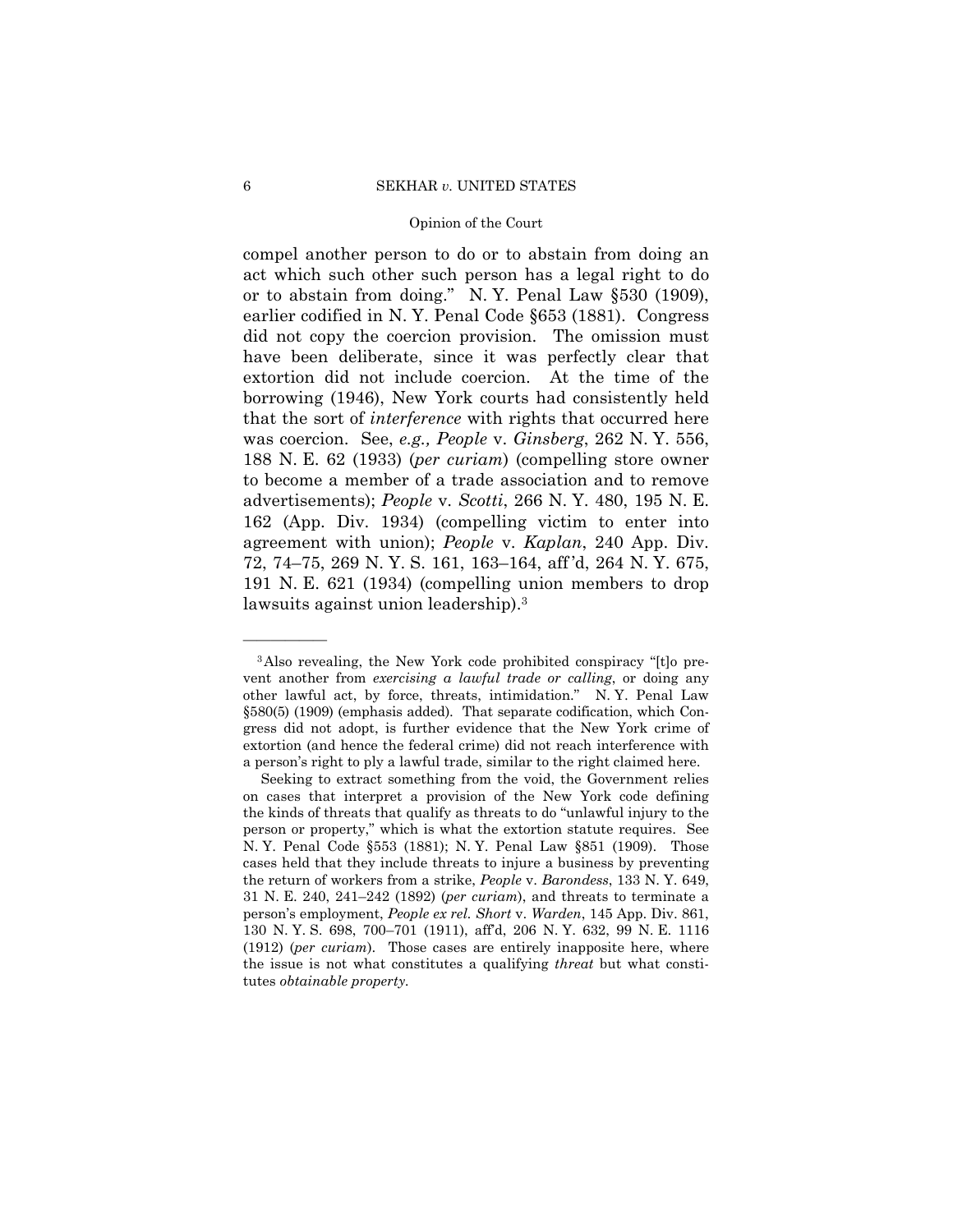themselves. *Id.,* at 405. The opinion supported its holding And finally, this Court's own precedent similarly demands reversal of petitioner's convictions. In *Scheidler*, we held that protesters did not commit extortion under the Hobbs Act, even though they "interfered with, disrupted, and in some instances completely deprived" abortion clinics of their ability to run their business. 537 U. S.*,* at 404–405. We reasoned that the protesters may have deprived the clinics of an "alleged property right," but they did not pursue or receive "'something of value from'" the clinics that they could then "exercise, transfer, or sell" by citing the three New York coercion cases discussed above. See *id.,* at 405–406.

This case is easier than *Scheidler*, where one might at least have said that physical occupation of property amounted to obtaining that property. The deprivation alleged here is far more abstract. *Scheidler* rested its decision, as we do, on the term "obtaining." *Id.,* at 402, n. 6. The principle announced there—that a defendant must pursue something of value from the victim that can be exercised, transferred, or sold—applies with equal force here.<sup>4</sup> Whether one considers the personal right at issue

 when he is forced to do nothing. See, *e.g.,* N. Y. Penal Law §530 (1909) 4The Government's attempt to distinguish *Scheidler* is unconvincing. In its view, had the protesters sought to force the clinics to provide services other than abortion, extortion would have been a proper charge. Petitioner committed extortion here, the Government says, because he did not merely attempt to prevent the general counsel from giving a recommendation but tried instead to force him to issue one. That distinction is, not to put too fine a point on it, nonsensical. It is coercion, not extortion, when a person is forced to do something and (it is a misdemeanor to coerce a "person to do or to abstain from doing an act"). Congress's enactment of the Hobbs Act did not, through the phrase "obtaining of property from another," suddenly transform every act that coerces affirmative conduct into a crime punishable for up to 20 years, while leaving those who "merely" coerce inaction immune from federal punishment.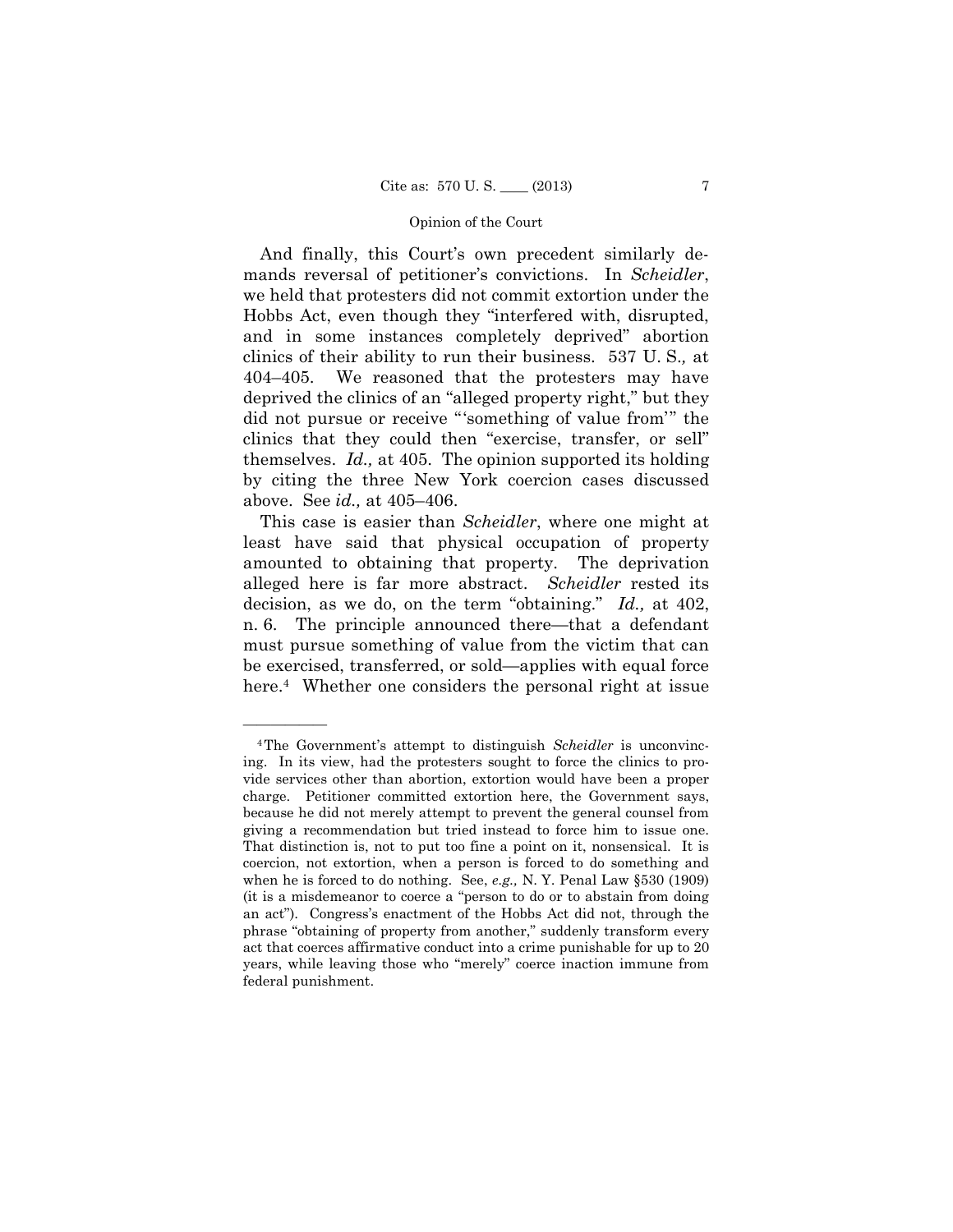to be "property" in a broad sense or not, it certainly was not *obtainable property* under the Hobbs Act.5

### B

The Government's shifting and imprecise characterization of the alleged property at issue betrays the weakness of its case. According to the jury's verdict form, the "property" that petitioner attempted to extort was "the General Counsel's recommendation to approve the Commitment." App. 142. But the Government expends minuscule effort in defending that theory of conviction. And for good reason—to wit, our decision in *Cleveland* v. *United States*, 531 U. S. 12 (2000), which reversed a business owner's mail-fraud conviction for "obtaining money or property" through misrepresentations made in an application for a video-poker license issued by the State. We held that a "license" is not "property" while in the State's hands and so cannot be "obtained" from the State. *Id.,* at 20–22. Even less so can an employee's yet-to-be-issued recommendation be called obtainable property, and less so still a yet-to-be-issued recommendation that would merely approve (but not effect) a particular investment.

Hence the Government's reliance on an alternative, more sophisticated (and sophistic) description of the property. Instead of defending the jury's description, the Government hinges its case on the general counsel's "intangible property right to give his disinterested legal opinion to

<sup>&</sup>lt;sup>5</sup>The concurrence contends that the "right to make [a] recommendation" is not property. *Post,* at 4 (ALITO, J., concurring in judgment). We are not sure of that. If one defines property to include anything of value, surely some rights to make recommendations would qualify—for example, a member of the Pulitzer Prize Committee's right to recommend the recipient of the prize. We suppose that a prominent journalist would not give up that right (he cannot, of course, transfer it) for a significant sum of money—so it must be valuable. But the point relevant to the present case is that *it cannot be transferred*, so it cannot be the object of extortion under the statute.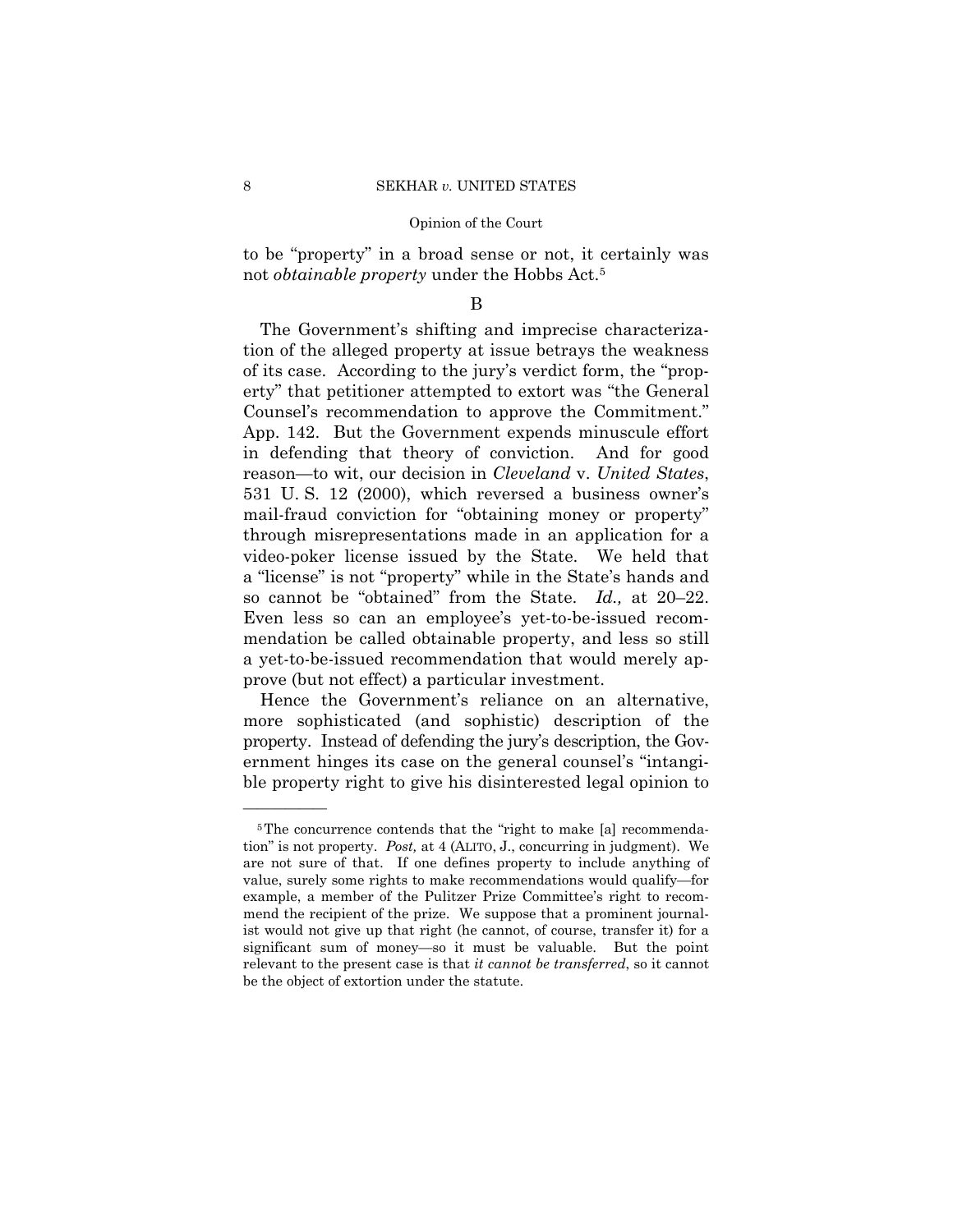his client free of improper outside interference." Brief for United States 39. But *what*, exactly, would the petitioner have obtained for himself? A right to give *his own* disinterested legal opinion to *his own* client free of improper interference? Or perhaps, a right to give *the general counsel's* disinterested legal opinion to *the general counsel's*  client?

Either formulation sounds absurd, because it is. Clearly, petitioner's goal was not to acquire the general counsel's "intangible property right to give disinterested legal advice." It was to force the general counsel to offer advice that accorded with petitioner's wishes. But again, that is coercion, not extortion. See Murray 721–722. No fluent speaker of English would say that "petitioner *obtained and exercised* the general counsel's right to make a recommendation," any more than he would say that a person "*obtained and exercised* another's right to free speech." He would say that "petitioner *forced* the general counsel to make a particular recommendation," just as he would say that a person "*forced* another to make a statement." Adopting the Government's theory here would not only make nonsense of words; it would collapse the longstanding distinction between extortion and coercion and ignore Congress's choice to penalize one but not the other. See *Scheidler*, *supra,* at 409. That we cannot do.

The judgment of the Court of Appeals for the Second Circuit is reversed.

*It is so ordered.*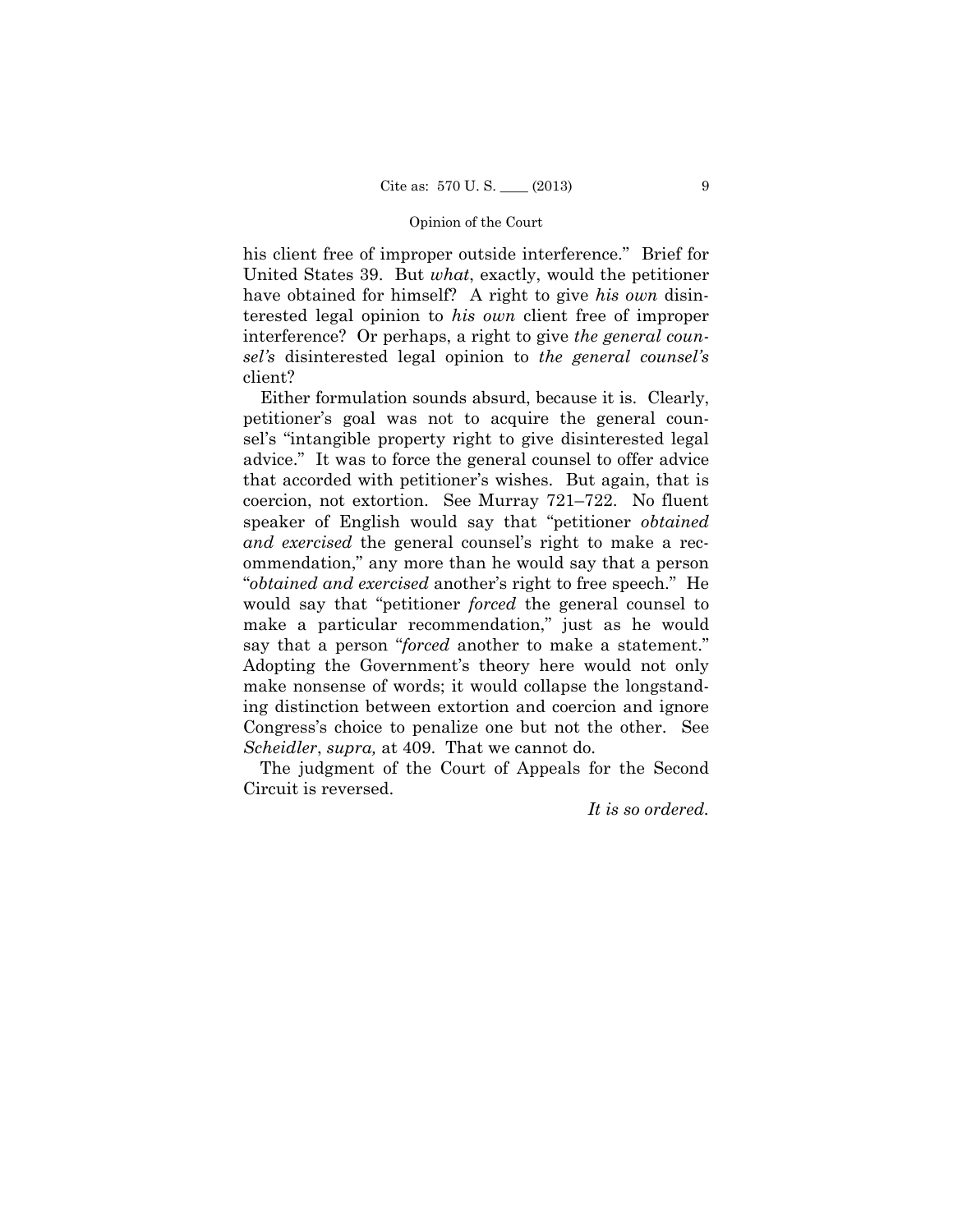# $\frac{1}{2}$  ,  $\frac{1}{2}$  ,  $\frac{1}{2}$  ,  $\frac{1}{2}$  ,  $\frac{1}{2}$  ,  $\frac{1}{2}$  ,  $\frac{1}{2}$ **SUPREME COURT OF THE UNITED STATES**

#### $\frac{1}{2}$  ,  $\frac{1}{2}$  ,  $\frac{1}{2}$  ,  $\frac{1}{2}$  ,  $\frac{1}{2}$  ,  $\frac{1}{2}$ No. 12–357

# GIRIDHAR C. SEKHAR, PETITIONER *v.* UNITED STATES

# ON WRIT OF CERTIORARI TO THE UNITED STATES COURT OF APPEALS FOR THE SECOND CIRCUIT

#### [June 26, 2013]

JUSTICE ALITO, with whom JUSTICE KENNEDY and JUS-TICE SOTOMAYOR join, concurring in the judgment.

 The question that we must decide in this case is whether "the General Counsel's recommendation to approve the Commitment," App. 142—or his right to make that recommendation—is property that is capable of being extorted under the Hobbs Act, 18 U. S. C. §1951. In my view, they are not.

The jury in this case returned a special verdict form and stated that the property that petitioner attempted to extort was "the General Counsel's recommendation to approve the Commitment." What the jury obviously meant by this was the general counsel's internal suggestion to his superior that the state government issue a nonbinding commitment to invest in a fund managed by FA Technology Ventures. We must therefore decide whether this nonbinding internal recommendation by a salaried state employee constitutes "property" within the meaning of the Hobbs Act, which defines "extortion" as "the obtaining of property from another, with his consent, induced by wrongful use of actual or threatened force, violence, or fear, or under color of official right."  $$1951(b)(2)$ .

I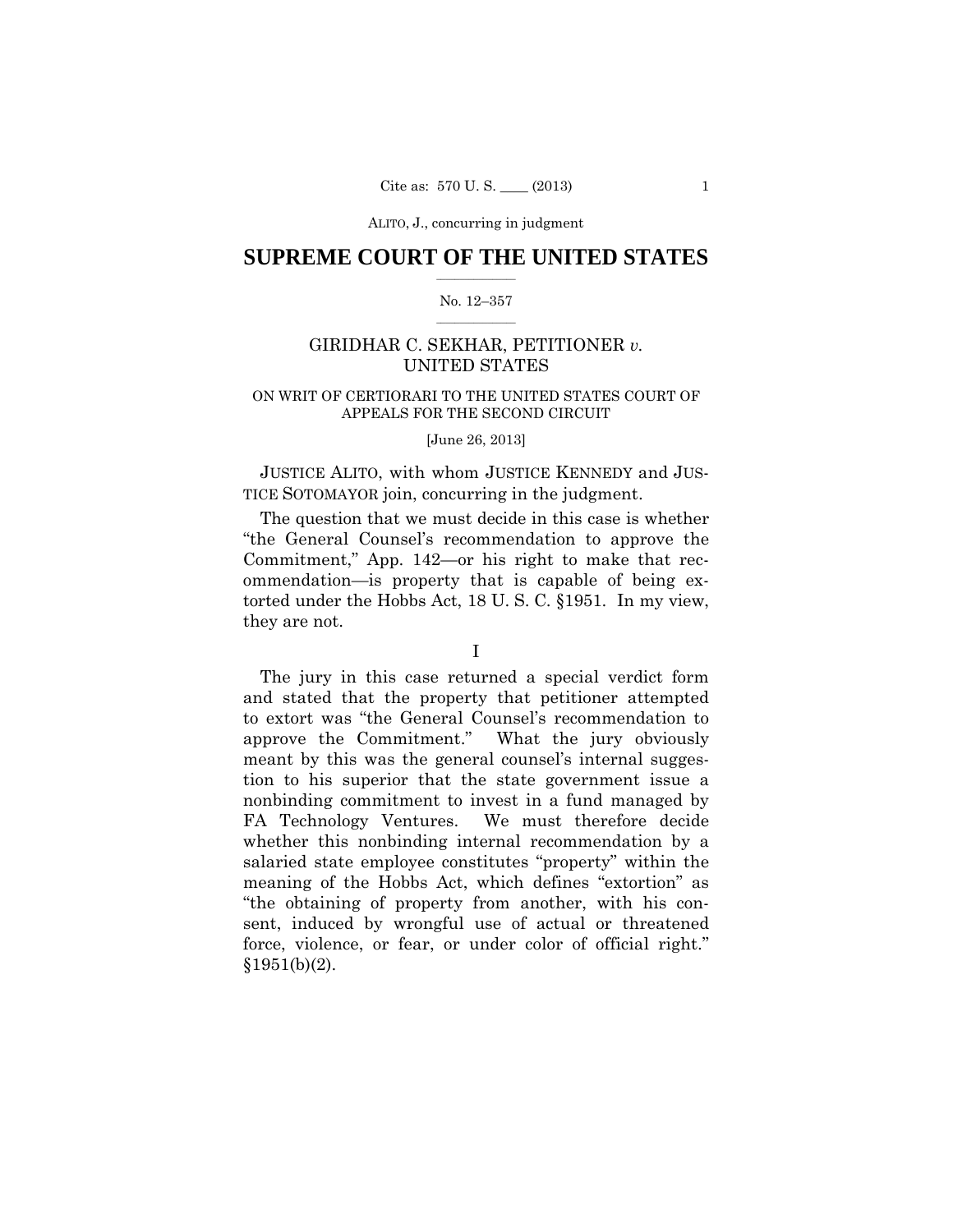The Hobbs Act does not define the term "property," but even at common law the offense of extortion was understood to include the obtaining of any thing of value. 2 E. Coke, The First Part of the Institutes of the Laws of England 368b (18th English ed. 1823) ("Extortion . . . is a great misprison, by wresting or unlawfully taking by any officer, by colour of his office, any money or valuable thing of or from any man"); 4 W. Blackstone, Commentaries \*141 (extortion is "an abuse of public, justice which consists in any officer's unlawfully taking, by colour of his office, from any man, any money or thing of value"). See also 2 J. Bishop, Criminal Law §401, pp. 331–332 (9th ed. 1923) ("In most cases, the thing obtained is money. . . . But probably anything of value will suffice"); 3 F. Wharton, A Treatise on Criminal Law §1898, p. 2095 (11th ed. 1912) ("[I]t is enough if any valuable thing is received").

At the time Congress enacted the Hobbs Act, the contemporary edition of Black's Law Dictionary included an expansive definition of the term. See Black's Law Dictionary 1446 (3d ed. 1933). It stated that "[t]he term is said to extend to every species of valuable right and interest. . . . The word is also commonly used to denote everything which is the subject of ownership, corporeal or incorporeal, tangible or intangible, visible or invisible, real or personal; everything that has an exchangeable value or which goes to make up wealth or estate." *Id.,* at 1446–1447. And the lower courts have long given the term a similarly expansive construction. See, *e.g., United States* v. *Tropiano*, 418 F. 2d 1069, 1075 (CA2 1969) ("The concept of property under the Hobbs Act . . . includes, in a broad sense, any valuable right considered as a source or element of wealth").

Despite the breadth of some of these formulations, however, the term "property" plainly does not reach everything that a person may hold dear; nor does it extend to everything that might in some indirect way portend the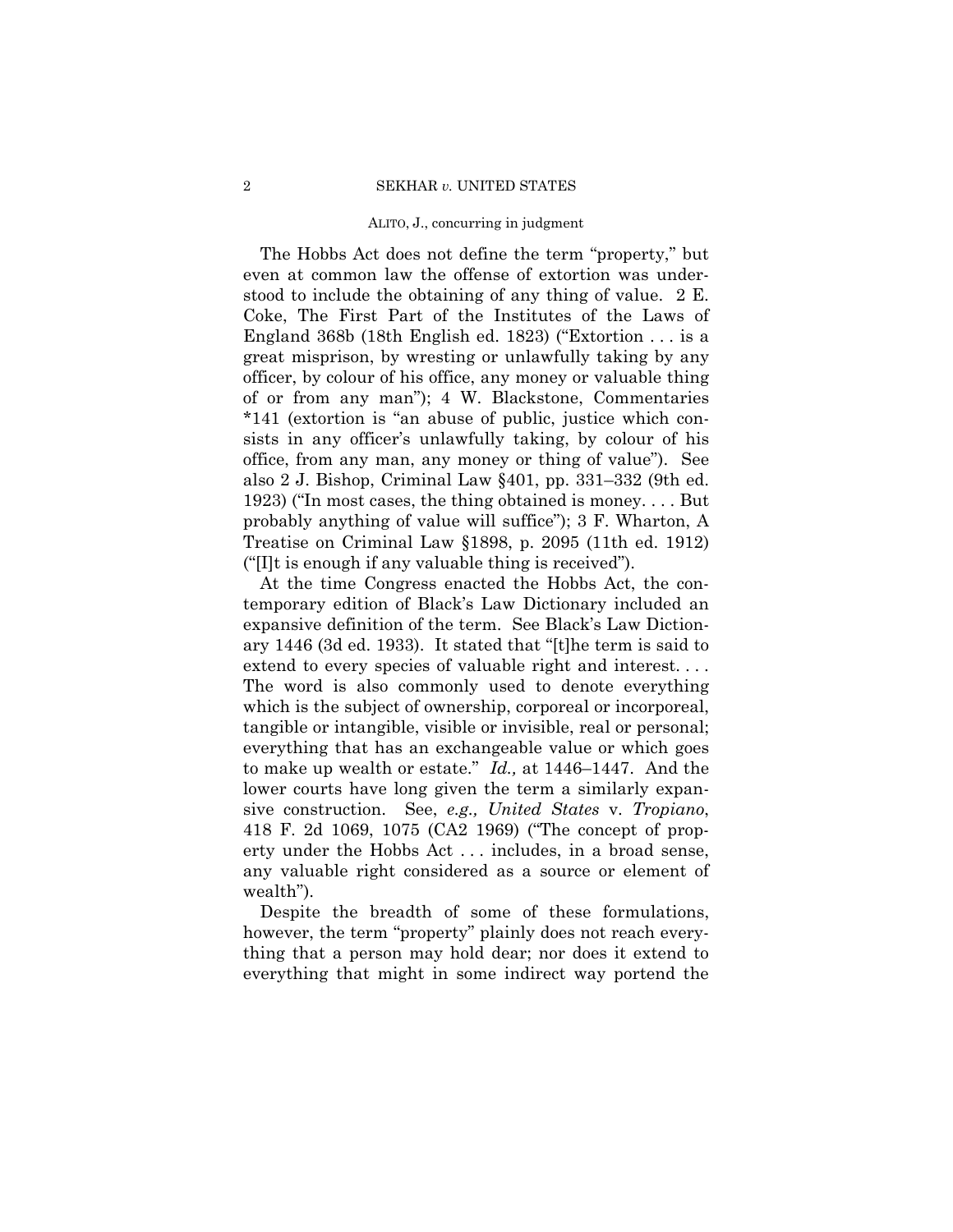possibility of future economic gain. I do not suggest that the current lower court case law is necessarily correct, but it seems clear that the case now before us is an outlier and that the jury's verdict stretches the concept of property beyond the breaking point.

It is not customary to refer to an internal recommendation to make a government decision as a form of property. It would seem strange to say that the government or its employees have a property interest in their internal recommendations regarding such things as the issuance of a building permit, the content of an environmental impact statement, the approval of a new drug, or the indictment of an individual or a corporation. And it would be even stranger to say that a private party who might be affected by the government's decision can obtain a property interest in a recommendation to make the decision. See, *e.g., Doyle* v. *University of Alabama*, 680 F. 2d 1323, 1326 (CA11 1982) ("Doyle had no protected property interest in the mere recommendation for a raise; thus she was not entitled to due process safeguards when the recommended raise was disapproved by the University").

Our decision in *Cleveland* v. *United States*, 531 U. S. 12 (2000), supports the conclusion that internal recommendations regarding government decisions are not property. In *Cleveland*, we vacated a business owner's conviction under the federal mail fraud statute, 18 U. S. C. §1341, for "obtaining money or property" through misrepresentations made in an application for a video poker license issued by the State. We held that a video poker license is not property in the hands of the State. *Cleveland*, *supra*, at 15. I do not suggest that the concepts of property under the mail fraud statute and the Hobbs Act are necessarily the same. But surely a video poker license has a stronger claim to be classified as property than a mere internal recommendation that a state government take an initial step that might lead eventually to an investment that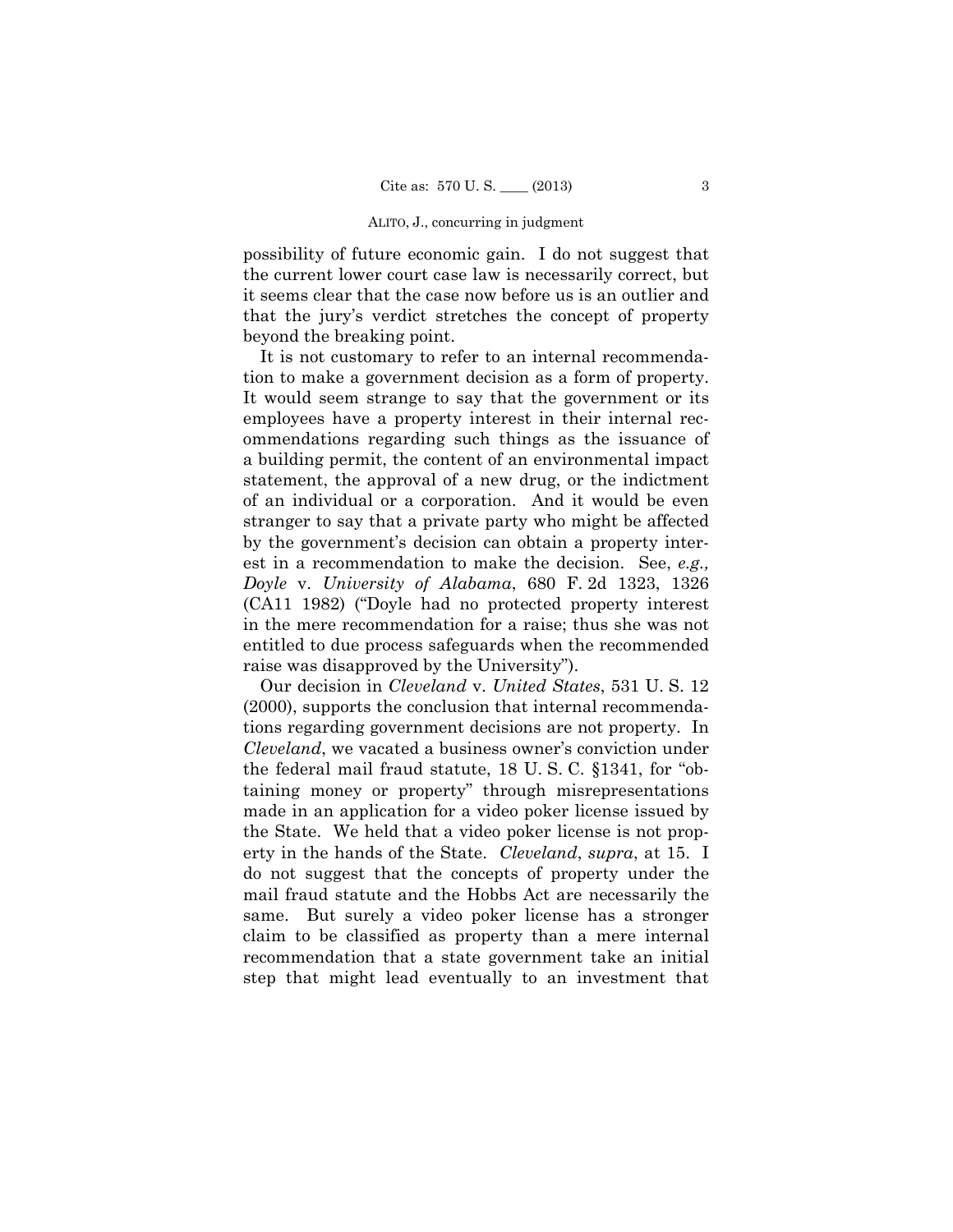would be beneficial to private parties.

The Government has not cited any Hobbs Act case holding that an internal recommendation regarding a government decision constitutes property. Nor has the Government cited any other example of the use of the term "property" in this sense.\*

The Second Circuit recharacterized the property that petitioner attempted to obtain as the general counsel's "right to make a recommendation consistent with his legal judgment." 683 F. 3d 436, 442 (2012). And the Government also presses that theory in this Court. Brief for United States 15, 34–45. According to the Government, the general counsel's property interest in his recommendation encompasses the right to make the recommendation. *Id.,* at 35–36. But this argument assumes that the recommendation itself is property. See *id.,* at 35 (the general counsel's "'recommendation' and his 'right to make the recommendation' are merely different expressions of the same property"). If an internal recommendation regarding a government decision does not constitute property, then surely a government employee's right to make such a recommendation is not property either (nor could it be deemed a *property* right).

# II

The Government argues that the recommendation was the general counsel's *personal* property because it was

<sup>\*</sup>To recognize that an internal recommendation regarding a government decision is not property does not foreclose the possibility that threatening a government employee, as the government's agent, in order to secure government property could qualify as Hobbs Act extortion. Here, after all, petitioner's ultimate goal was to secure an investment of money from the government. But the jury found only that petitioner had attempted to obtain the general counsel's recommendation, so I have no occasion to consider whether a Hobbs Act conviction could have been sustained on a different legal theory.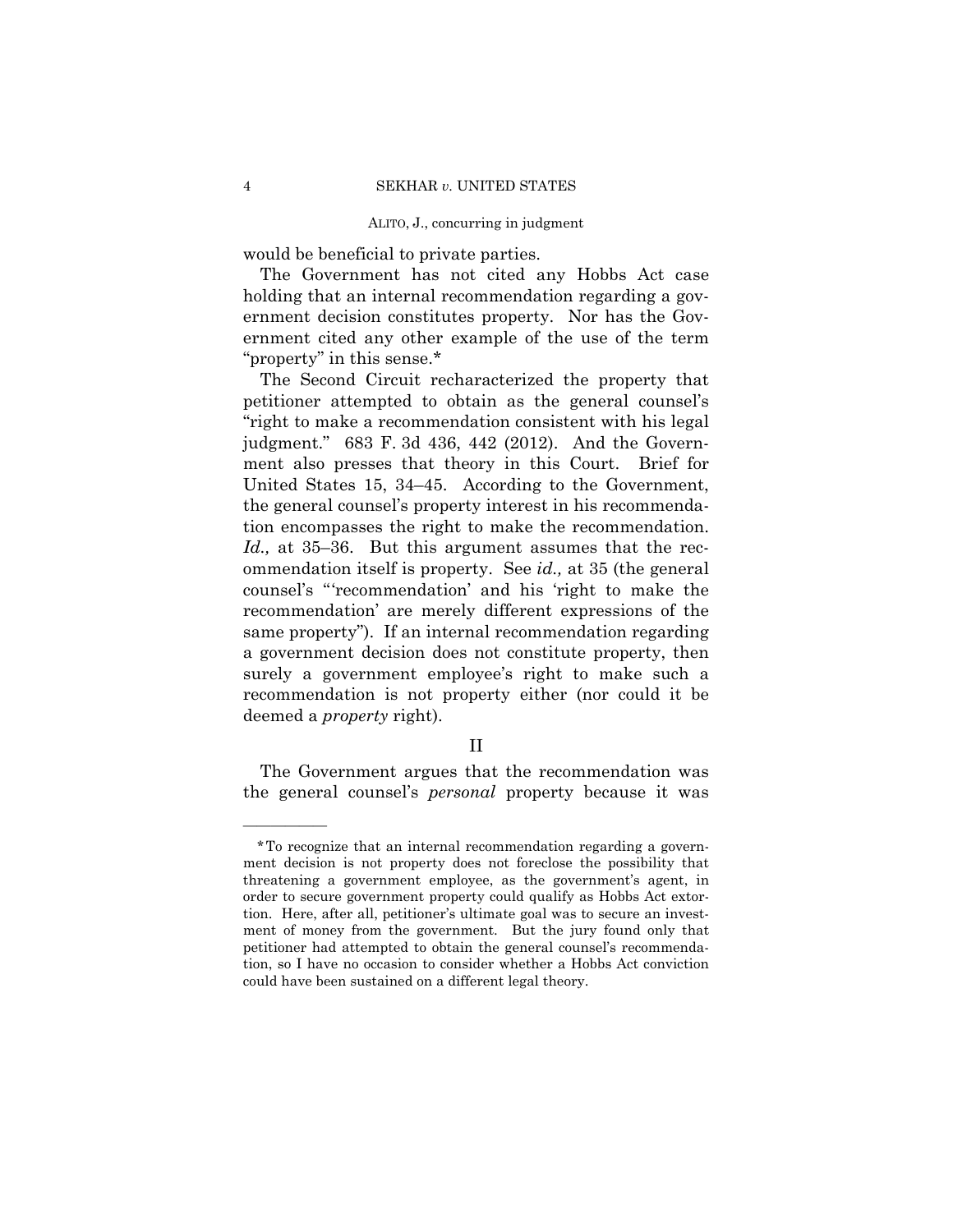inextricably related to his right to pursue his profession as an attorney. See *id.*, at 34–35. But that argument is clearly wrong: If the general counsel had left the State's employ before submitting the recommendation, he could not have taken the recommendation with him, and he certainly could not have given it or sold it to someone else. Therefore, it is obvious that the recommendation (and the right to make it) were inextricably related to the general counsel's position with the government, and not to his broader personal right to pursue the practice of law.

The general counsel's job surely had economic value to him, as did his labor as a lawyer, his law license, and his reputation as an attorney. But the indictment did not allege, and the jury did not find, that petitioner attempted to obtain those things. Nor would such a theory make sense in the context of this case. Petitioner did not, for example, seek the general counsel's legal advice or demand that the general counsel represent him in a legal proceeding. Cf. *United States* v. *Thompson*, 647 F. 3d 180, 186–187 (CA5 2011) (a person's labor is property capable of being extorted). Nor did petitioner attempt to enhance his own ability to compete with the general counsel for legal work by threatening to do something that would, say, tarnish the general counsel's reputation or cause his law license to be revoked. Cf. *Tropiano*, 418 F. 2d, at 1071– 1072, 1075–1077 (threats to competitor in order to obtain customers constitute extortion); *United States* v. *Zemek*, 634 F. 2d 1159, 1173–1174 (CA9 1980) (same); *United States* v. *Coffey*, 361 F. Supp. 2d 102, 108–109 (EDNY 2005) (the right to pursue a lawful business is extortable property under the Hobbs Act).

 amount to attempted extortion, but for a different reason: The Court holds that petitioner's conduct does not According to the Court, the alleged property that petitioner pursued was not transferrable and therefore is not capable of being "obtained." *Ante,* at 4–5, 7–8. Because I